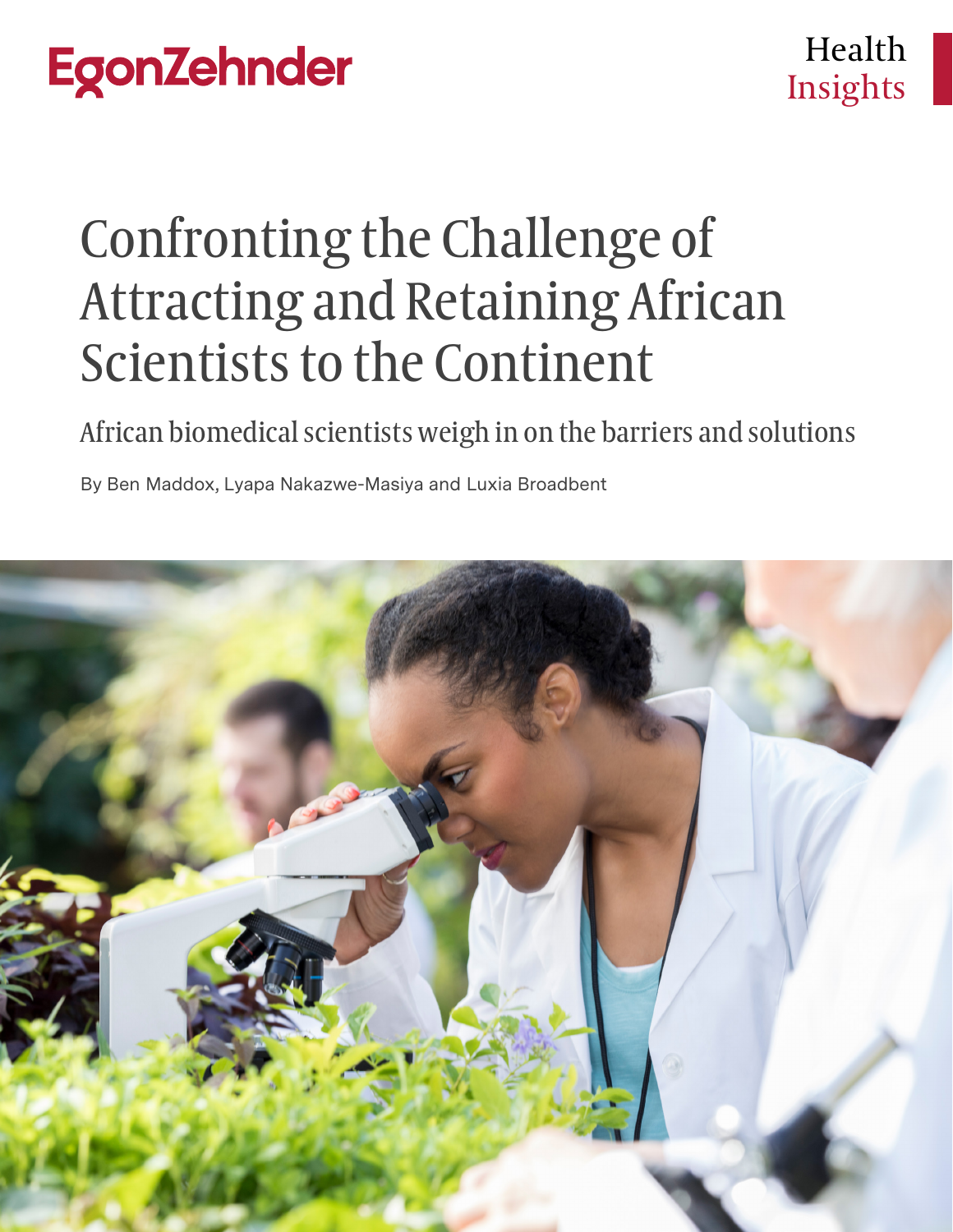Africa is ripe for increasing biomedical research and development; however, many African diaspora scientists have gone abroad for other opportunities. Many who do want to return face several major barriers in increasing their research links to the continent. To better understand these impediments, [Egon Zehnder partnered with the UK Medical Research](https://www.ukri.org/news/egon-zehnder-and-mrc-partner-to-support-african-scientists/)  [Council \(MRC\)](https://www.ukri.org/news/egon-zehnder-and-mrc-partner-to-support-african-scientists/) to interview 15 African biomedical scientists from around the world to explore the following questions:

- What is preventing African biomedical scientists based abroad from increasing their involvement with African research institutes and local African scientific talent?
- What are potential solutions to overcome these barriers?
- What role can MRC and other funders play in removing these barriers?

Across the conversations, we heard diverse stories from African scientists and their experiences engaging, or re-engaging, with their home continent. In most cases, participants had attempted to return, successfully returned or were volunteering their time to build capacity on the continent. The areas explored were not only related to making returning to the continent more appealing but also developing African scientific research excellence more broadly. Experiences were strikingly consistent, with subtle differences in emphasis stemming from scientists' personal and professional journeys, as well across the diversity of the African nations they had collectively worked in.

#### **The barriers for diaspora scientists to increase their links to Africa span personal, institutional, national and international levels**

Building on the thinking conducted and shared by [Professor Solomon F. Ofori-Acquah,](https://publichealth.wustl.edu/events/building-capacity-in-low-resource-regions-to-catalyze-transformative-research/) we broadly categorized the barriers to entry or development of stronger scientific links to Africa as "hard" or "soft." These barriers occurred at various levels, from personal to cross-country. Although the below matrix details discrete cross sections, many of these experiences transcend categorization.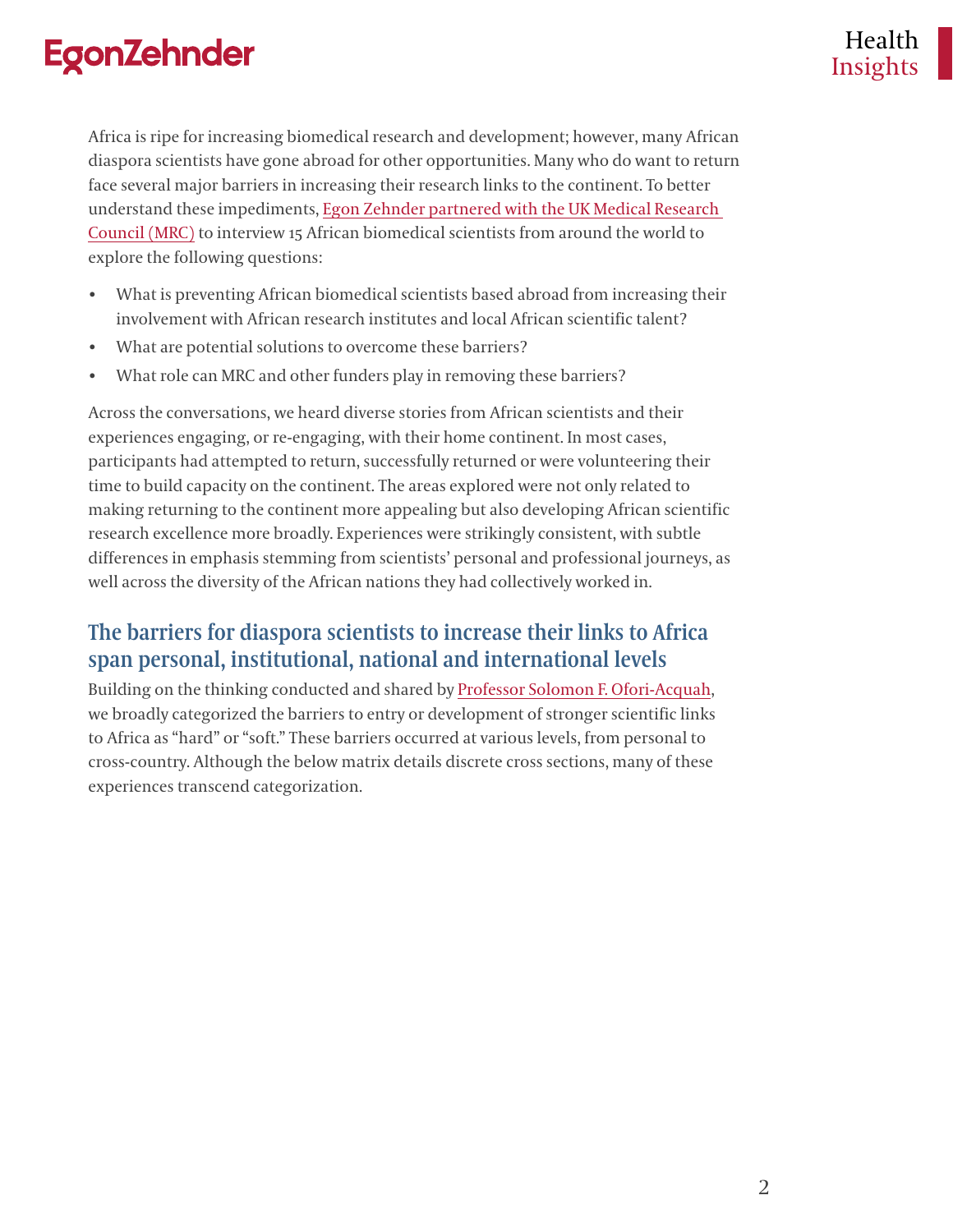#### **Barriers to Diaspora Scientists Increasing Links to Africa**

|                                                                                                | <b>Hard</b><br>(objective, structural or<br>systemic)                        | Soft<br>(subjective, historical or<br>cultural)                              |
|------------------------------------------------------------------------------------------------|------------------------------------------------------------------------------|------------------------------------------------------------------------------|
| <b>International</b><br>(above country)                                                        | Limitations of<br>international funder<br>flexibility                        | <b>Historical precedents</b><br>and funder biases                            |
| <b>National</b><br>(country and governmental<br>level)                                         | Laws, regulations and<br>physical infrastructure                             | Limited political<br>attention or<br>recognition of the value<br>of research |
| <b>Institutional</b><br>(university, research<br>institute, business)                          | Institutional<br>infrastructure and<br>competing institutional<br>priorities | Culture and<br>distribution of power                                         |
| <b>Personal</b><br>(direct impact on the<br>person and their relations,<br>individual choices) | Quality of life and<br>personal growth /career<br>opportunities              | Cultural integration                                                         |

#### **International funding processes and norms pose a challenge for African scientists**

Across the conversations, participants shared several challenges scientists face in conducting research in Africa. One key factor is lack of access to and availability of funding. For many, this is a fundamental challenge to overcome in attracting talented researchers to the continent and building research capacity. Much of the effective and successful research funding comes from international sources; however, there are several obstacles in this process.

In terms of hard barriers, many successful programs are subject to limitations on volume or duration of funding. For example, participants noted the highly successful [H3 Africa](https://h3africa.org/) initiative that empowers African researchers in the field of genomics is funded by the NIH. Funding will end in 2021 due to legal limitations on the duration of foreign funding from the United States. As a result, a highly successful and now well-established program that is generating results is at risk. A number of suggested interventions recommended building on what works or has yielded results, ensuring that programs making a difference are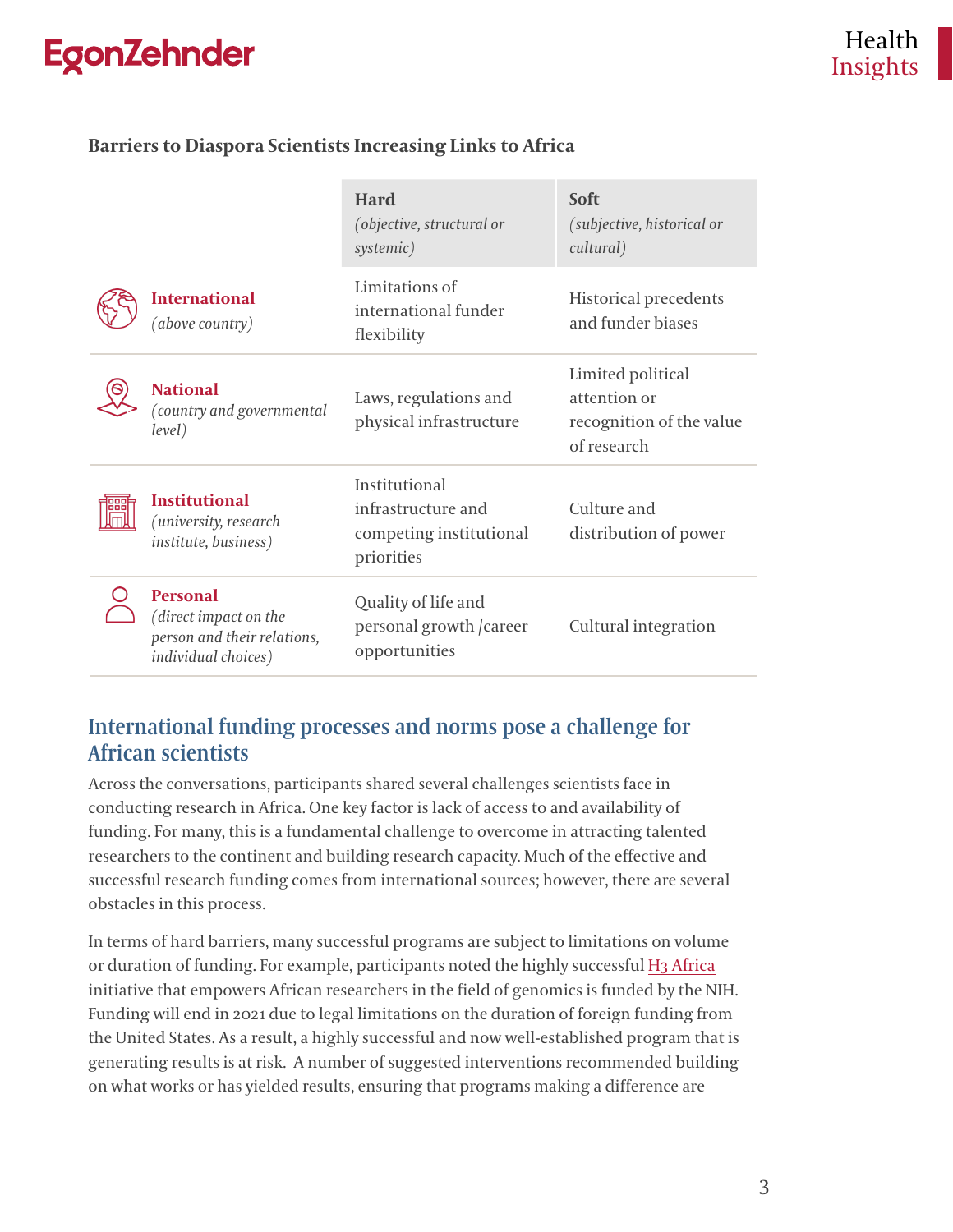continued and developed. "It hurts to see people with good intentions get sucker punched by the environment… so before giving money come and see what works on the ground," one scientist reflected.

For individual researchers looking to secure grants, the vast majority of funds are administered and available from the global north, requiring many African scientists to apply for grants abroad. In doing so, African scientists who study and work on the continent are subjected to standards and norms they may be unfamiliar with and may not appreciate the unwritten rules and norms within the grant application process (soft barriers). This results in a low success rate, which has a knock-on effect on the entire research community – less funding results in fewer projects and limited opportunities for researchers.

Suggested interventions would help both grantees and grantors. A number of initiatives in Africa for training scientists in grant applications, including [AREF](https://www.africaresearchexcellencefund.org.uk/pages/category/open-funding-calls), have proven successful, as have cross-national collaborations and mentorships in supporting African scientists in their grant applications as well as providing perceived legitimacy for the grantor. These initiatives have been as simple as weekly tutoring sessions over Zoom. On the side of the grantor, there are tendencies to invest in their own systems or even build new institutions from scratch in a manner that is familiar to them, rather than investing in local African and African-led institutions.

"We need substantial and long-term investment in our institutions. So often the solution is just to create a parallel institution, owned by an international funder that will continue to receive international funds; instead you need to strengthen what is local rather than starting from scratch."

*– Medical Researcher who has relocated back to Africa*

Although recommendations included building on international initiatives that are effective, it was also clear that investment in local institutions would be the most effective way of building capabilities, differentiating between "on-the-ground" investment and local investment.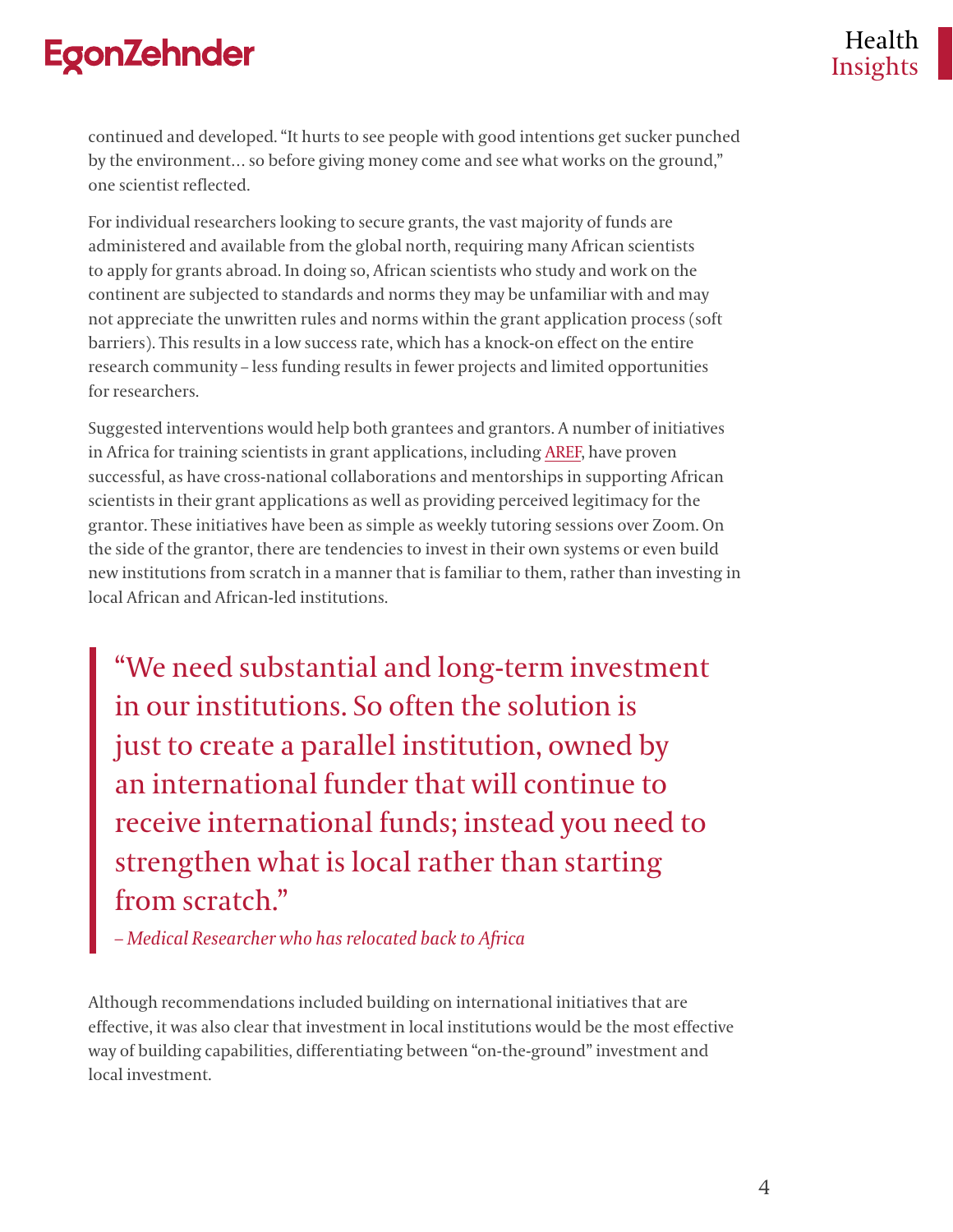#### **Systems, infrastructure and more limited governmental interest pose hurdles at the national level**

At the national level, there are several barriers that create highly challenging conditions for scientists to excel, particularly African diaspora scientists who are re-adjusting to conditions on the ground. Participants shared frustrations with the overall physical environment for scientific research, such as power outages in some countries and a lack of overall infrastructure to conduct high-level research. Notably, frustrations peaked at the lack of understanding from governments of just how crucial reliable sources of power and timely delivery of reagents, equipment and consumables are to the advancement of science. "If the power can be kept on in hospitals during power cuts, surely the same can be done for laboratories," a scientist said*.* Key materials and reagents may not be viewed as perishable items through customs, leading to a lack of viability once delivered. Both basic consumables and equipment can be costly, with a lack of manufacturing on the continent, and complex and burdensome import processes or purchasing systems.

### "[African researchers] have less money available through grants but have to pay five times as much for nitryl gloves as in Europe."

*– Research Support Provider*

These issues extend to aftersales service and repair, making it difficult to maintain equipment on the continent unless staff can be trained to do so themselves. Organizations such as [Seeding Labs,](https://seedinglabs.org/) which provides discarded but useable equipment from the global north to institutions in the global south, have stepped in to help address barriers around access to equipment, but the scale of the challenge is significant.

In addition to these hard barriers, many participants were keen to see more funding for science from their own governments. In many instances, there have been funds set aside, but the grants did not come to fruition. Some commented that the lack of political motivation often comes from a lack of understanding. In the same vein, governments have not fully understood the knock-on effects of a successful research lab for society at large. One participant shared that "Once I explained that this one lab was providing 40 jobs in the community, the politicians were more than happy to pay for it*."* Effective communication between the scientific community and governments are key in overcoming the barriers to developing research capacity within the region. Programs, such as that of the [Gates Foundation,](https://gcgh.grandchallenges.org/challenge/calestous-juma-science-leadership-fellowship) which include training scientist in policy and political communications, have proved successful in bridging the gap.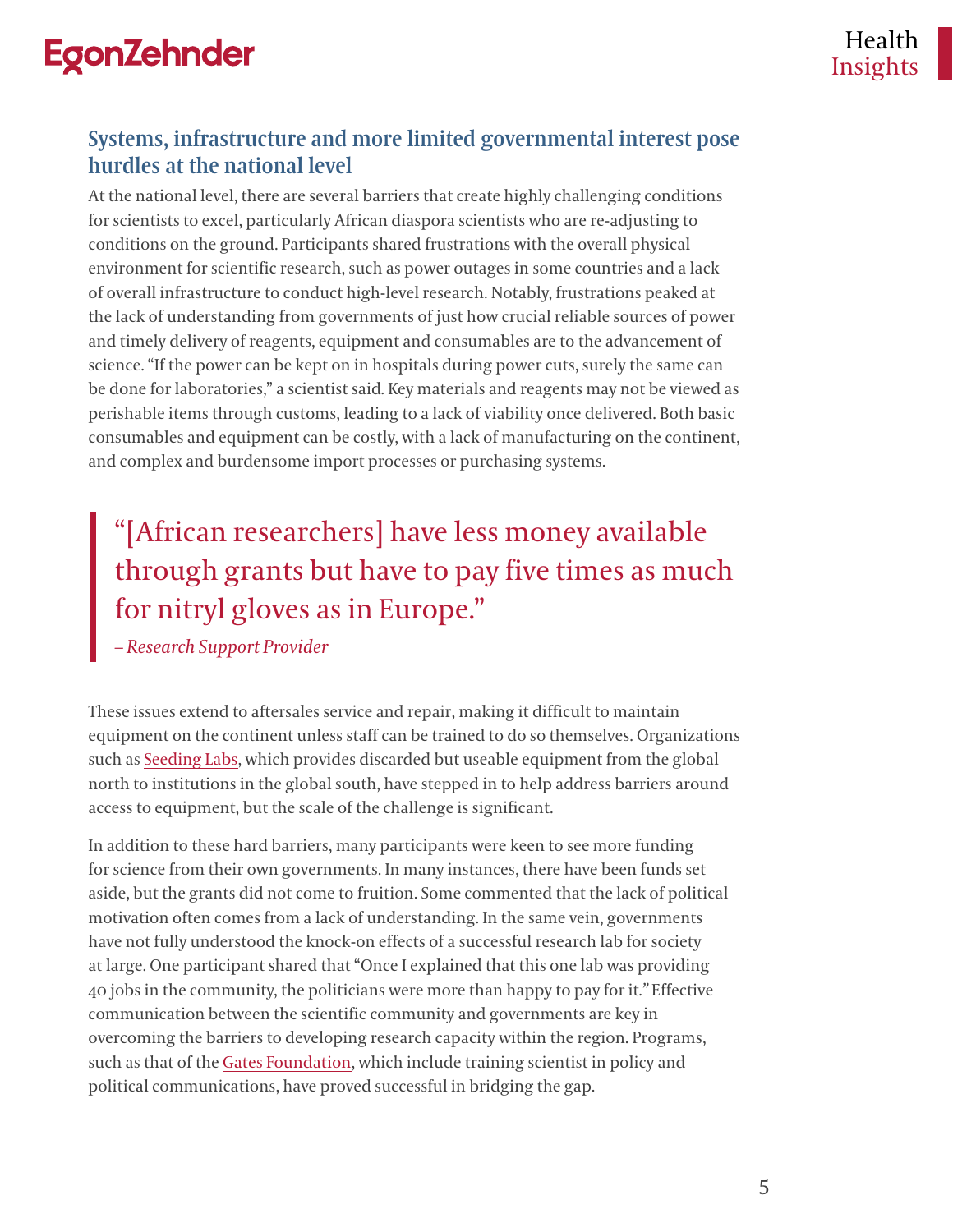From discussions regarding barriers at the national level, there is a tension between bottom-up and top-down approaches. While there is a need for bottom-up strategies to ensure long-term and sustainable success, many of the initial barriers can be removed from top-down interventions at the governmental level. This is a trend that follows through to barriers discussed at the institutional level.

#### **Institutions are not always equipped to facilitate research, or are not culturally supportive of investing in research**

Aside from the macro-environment where African scientists face challenges across funding and infrastructure, there are also barriers in the micro-environment in which they work. Many participants cited a key part of scientific capacity building on the continent as not related to the technical science but to the systems around it. For example, many institutions do not have robust HR systems, which results in scientists having to take their attentions away from research*.* 

"Institutions do not have the overhead, so you have scientists having to spend time on managing funds, procurement, salary distribution. It is not enough to train scientists in funding management. We need to build the infrastructure and build the institution."

*– Professor with dual appointments in a U.S. and an African institution*

The lack of systems becomes more significant when diaspora scientists return from institutions based in the United States where there are often systems in place to review and process the administrative side of grants. In these cases, not only are the diaspora scientists unfamiliar with this side of the grant process, but they feel frustrated that their attention has been diverted away from the science. A number of institutions have remedied this gap through partnerships with both public and private organizations. In one instance, instead of providing monetary donations, Novartis partnered with [H3D](http://www.h3d.uct.ac.za/h3d/about-h3d/governance-and-management) to help set-up and operationalize a professional HR system within University of Cape Town. In other cases, participants described overseas partnerships with professors based in the United States. "My institution in the U.S. has the capability to manage the administration and budgeting for the joint project so I just put my name at the bottom in support of

Insights Health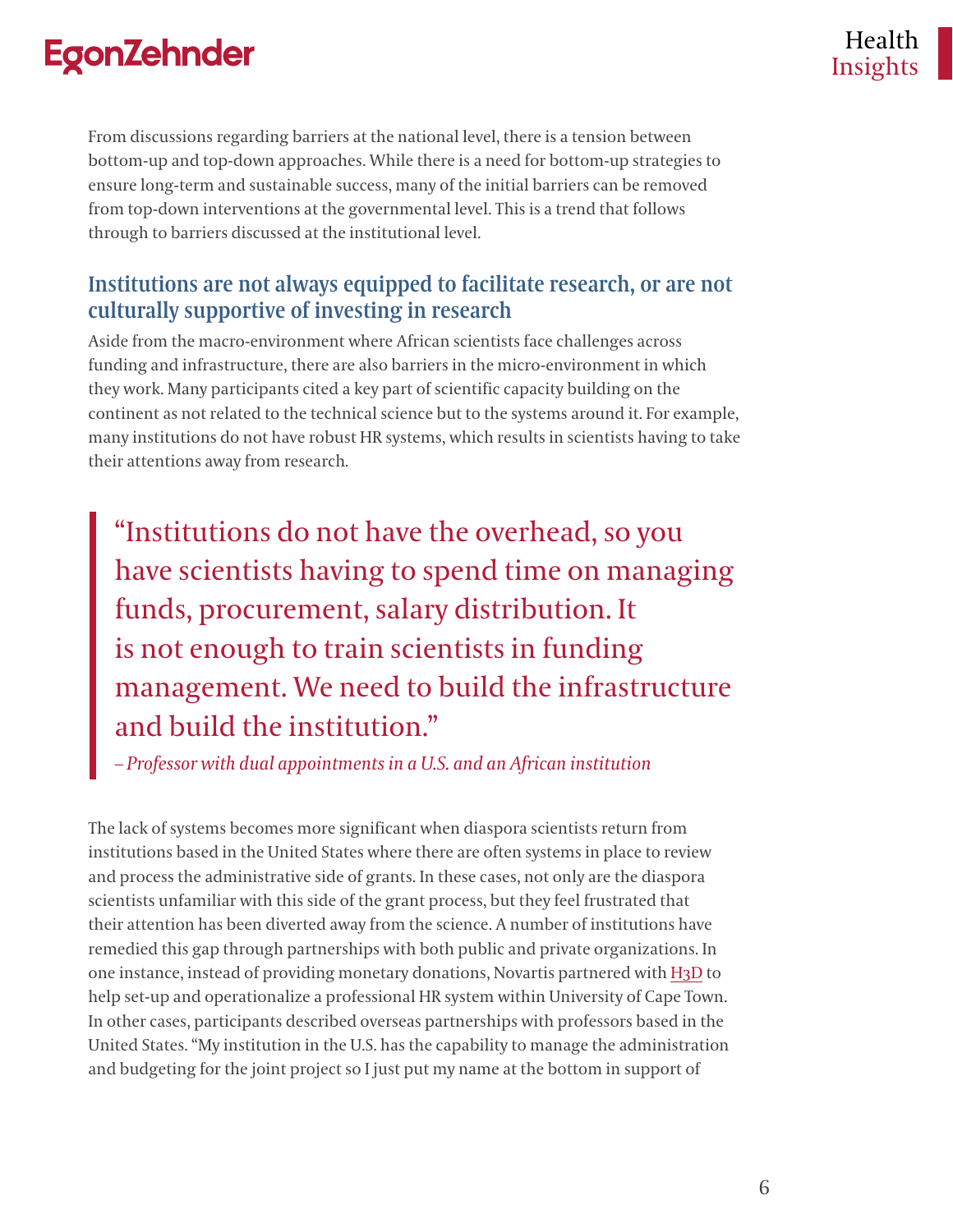the application," one participant explained. This creates a double benefit not only in providing system support to the researchers based in Africa but also adding credibility to the grant in the eyes of foreign funders.

In addition to the need for robust system infrastructure, there is also need for a strong team to support the scientists. Many participants discussed the need for more skilled technicians and opportunities for their development and training. "Africa doesn't just lack equipment but lacks the trained personnel to operate it and support the research," one participant said. Often there is little capacity to develop these vital individuals since they cannot afford to take time away from working to develop their skills, and the institutions do not have the capacity to grant them paid leave. This results in a group of talented professionals with limited opportunity to upskill themselves and better support lead researchers and institutions.

Aside from problems of systems infrastructure, participants discussed an environment that provides limited capacity for and encouragement of research excellence. Compensation for pure research roles is not sustainable, therefore most in pure research roles take on additional roles. In the case of clinical scientists, this means taking on part-time clinical roles in private practices to make ends meet. Furthermore, those working within academic institutions described an incentive structure that encourages or requires classroom teaching above research and mentorship, compounding the demand on scientists' time. "I have friends who are professors but only published 3 or 4 articles," commented one participant. "The institutions don't put a premium on research and discovery, therefore don't give time to do it – the institutions are not geared towards putting an emphasis on that and it's a culture that needs to be encouraged."

In many instances, participants described situations where scientists on the continent were attempting to conduct research alongside spending significant amounts of time teaching as well as practicing clinical medicine, leaving very little time to conduct their research, let alone have capacity for innovation. In some cases, grants provided to researchers in Africa have stipulated that in order to gain access to funding they must prove they are not supplementing their income with private practice hours and focusing their time on innovative research. In other cases, grants have been provided purely for the livelihood of the researcher so they have the option not to wear multiple hats and focus their energies.

This culture is reinforced, as there is little progression or training for individuals within the institutions, and when opportunities arise the institution does not support leave for further education. This results in many research scientists being stuck at technician level without means or opportunities to develop themselves on the continent. Training programs and scholarships, such as those provided by the African Centres of Excellence, are in great demand to provide individual scientists with opportunities for development.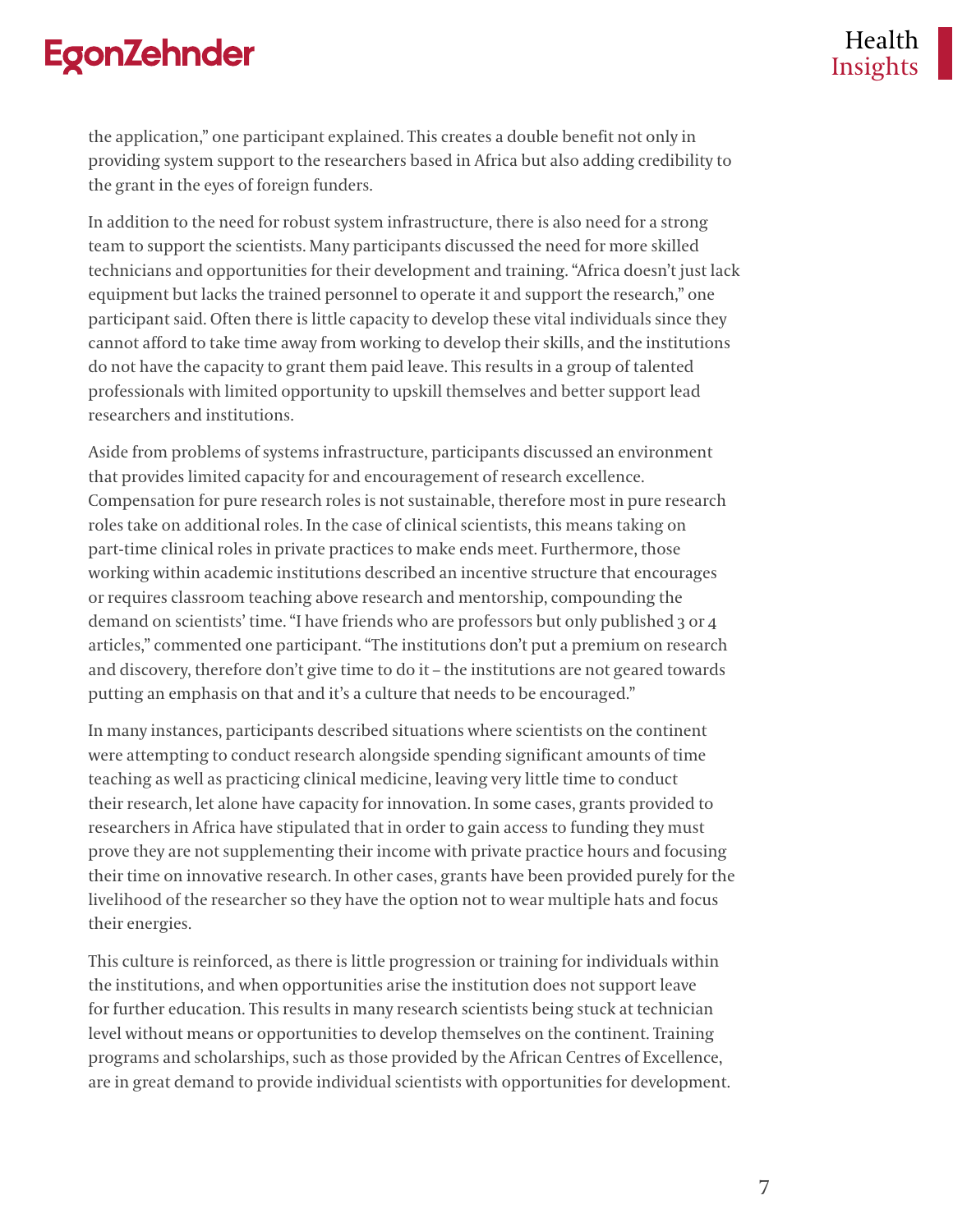Many participants described the need for African scientists to have the ability, time and encouragement to think about the health challenges facing Africa. "We need our own people thinking about our problems," one scientist said.

Many diaspora returning to the continent have been trained in best-in-class international institutions and are keen to engender a culture of innovation and mentorship within the institutions they join in Africa. However, due to an entrenched hierarchical system, many who join at mid-career levels are faced with resistance when trying to enable change.

"I was criticized when I said that I wanted to combine my research career with my academic career – it resulted in an undermining, rather than highlighting of a scientist's contribution more broadly."

*– Senior Hematology Researcher*

On the other hand, those who join in senior positions, have more autonomy to enforce a culture transformation. As one senior professor described, "I would arrive to the meeting on time, and if my colleagues arrived after the allocated time slot I would leave – the next time they knew not to be late!"

#### **Re-connecting to the African scientific environment as an individual can be challenging**

In many of the experiences shared, the crucial driver of successful re-integration for diaspora scientists comes at the personal level.

For many, a key factor in not returning to the continent or pursuing a career there initially, is linked to the quality of life. "There's no compensation that could meet me halfway – the gap was just too big and the rest of my family was still in the UK," one participant shared. For most, the reason for leaving the continent was to access to high-quality education. Returning would result in a significant quality of life gap, particularly for those mid-career researchers who are also at a life stage caring for a young family. They would only consider a return to the continent once their children become independent or at least completed their studies. As a result, dual appointments between international and African institutions have become more prevalent, allowing individuals to spend time in both institutions whilst maintaining their standard of living. Another initiative mentioned by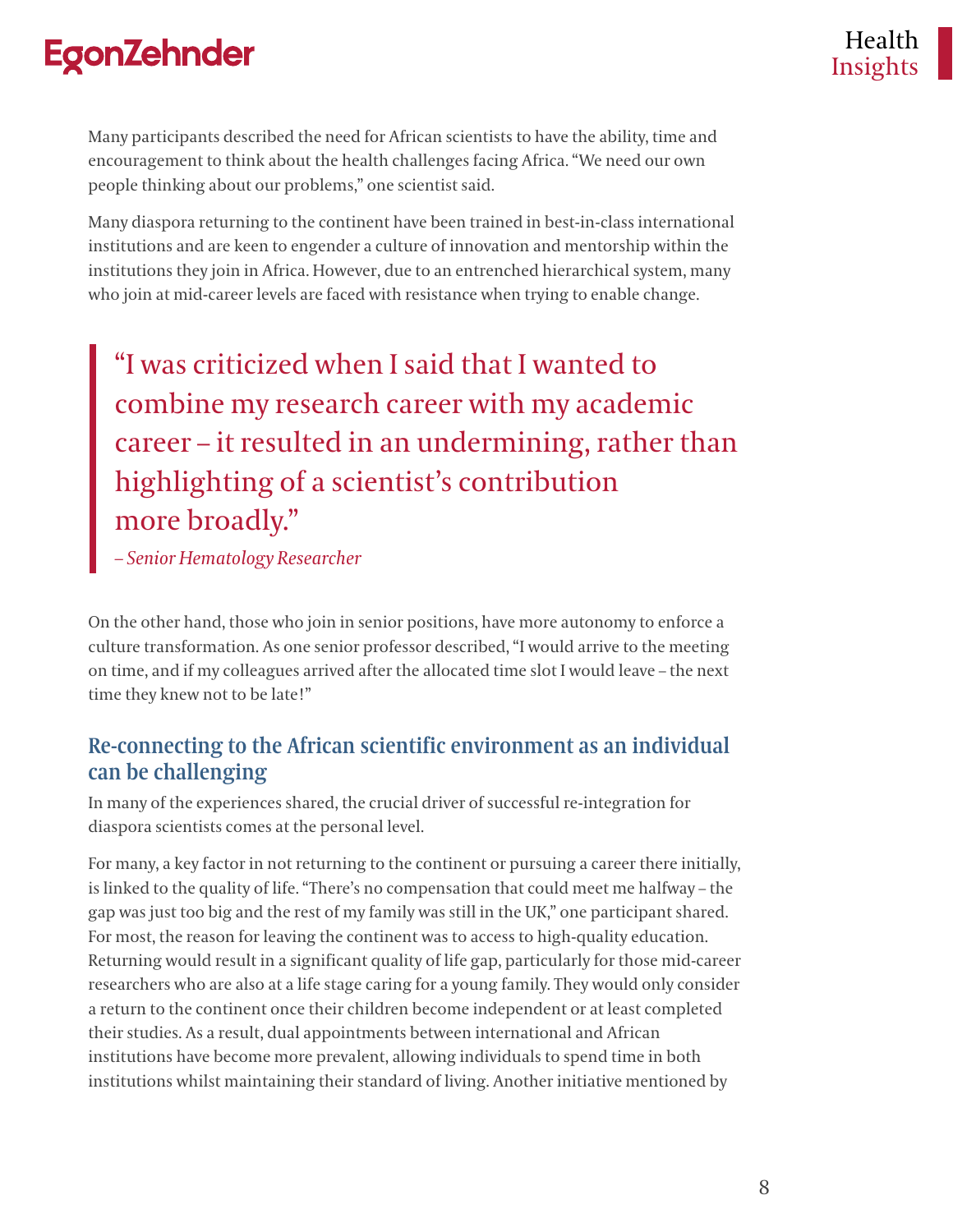a participant that never came to light was "11+1" appointments where the individual could spend 11 months in their home institutions and 1 month in Africa each year. Openness from both institutions to trial such appointments would be greatly welcome.

For those who do make a complete relocation, they realize they are not offered the same "package" as expats in the same positions with the same level of education and training.

"When I relocated my family from the UK, I could not enroll my children in the international school, yet my colleague who was an expat had their children enrolled automatically by our employer."

*– Clinician Scientist and Institute Leader*

Some successful exchanges in the early career stage came in niche opportunities for research where particular diseases or interventions are only observable in Africa which coincided with their chosen specialities. However, for others specialization becomes a hinderance if there was little opportunity for their research specialty. Looking to the future, the African continent has an untapped potential in population studies of human health – an area that desperately needs more investigation. This would encourage and provide opportunities for young diaspora scientists to conduct research in the field while studying internationally enabling them to start building connections and bridges to the continent from the start of their careers.

This building and maintaining of local networks is a crucial lynch pin in successful re-integration for diaspora scientists. In terms of cultural acceptance, many participants described instances of "othering" on their return, for example one participant shared "I was called the American Dean" which can take a huge emotional toll. Moreover, a lack of established networks, collaborators and partners can also hinder research. "If I didn't have a friend who understood how the bureaucracy operated, there was no way I would be able to transport my equipment," one participant shared. For some diaspora scientists, their networks were the most difficult aspect to maintain and build as at the time of their international transition, global communication platforms were not as well established and diverse as they are today. Being able to create and maintain a network on the ground is one desired intervention that would encourage diaspora to return to the continent, and with the prevalence of online networking and Zoom, this can be even easier. The creation of formalized mentorship networks or conferences for diaspora to have access to and opportunity to participate in local research is sought after.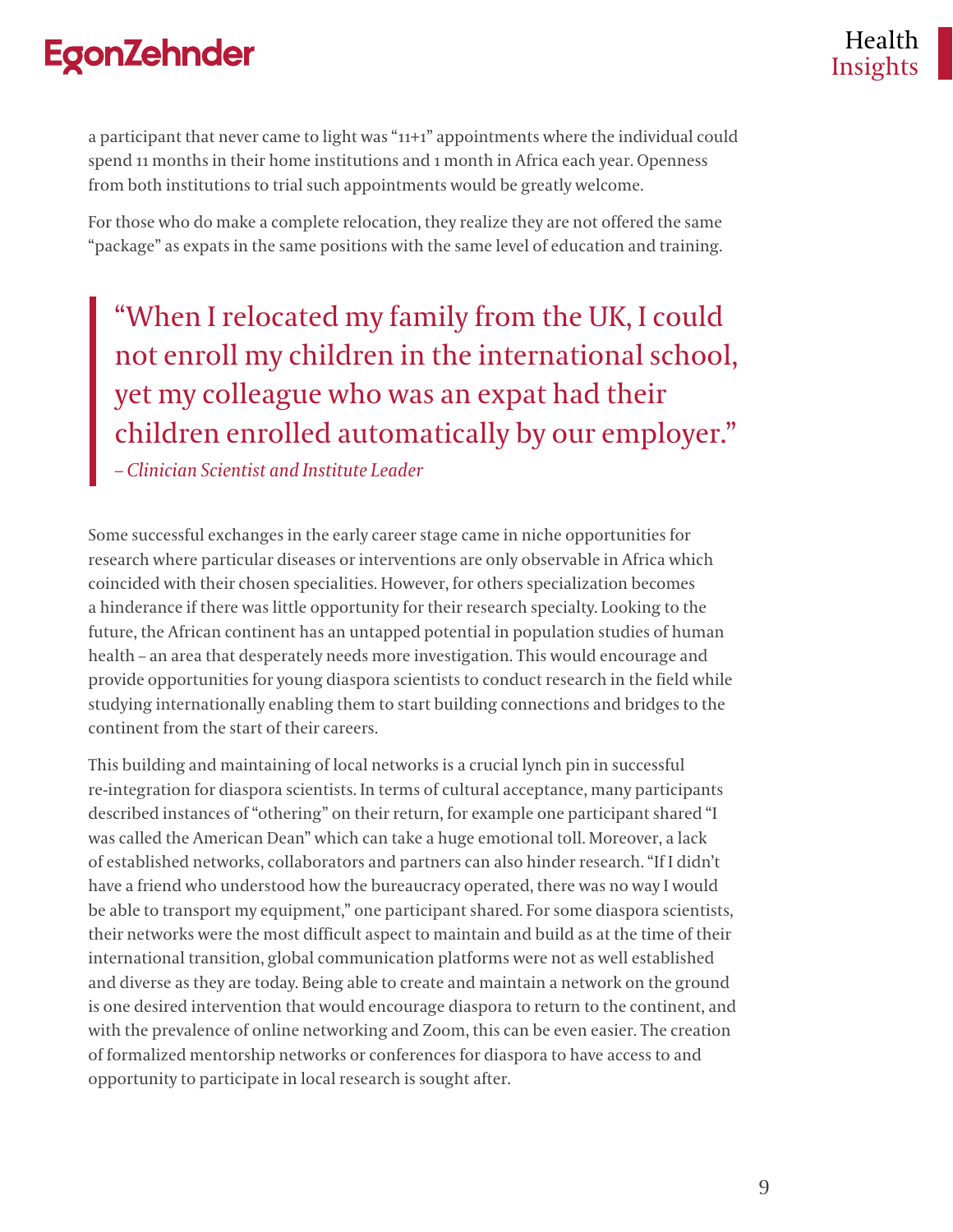#### **There is significant desire among diaspora scientists to support the development of African science and scientists**

Almost unanimously, African scientists were keen to find a way to give back or return to the continent, whether that be rooted in a sense of duty to their country or simply to be "closer to home." Across all successful re-integration experiences, the personal passion and determination to make it a success was clear. Although most successful transfers of skills came from established senior scientists, there are some key interventions that can be made to develop capacity on the ground as well as attract more mid-career researchers to establish themselves on the continent.

*To complement and build on the findings outlined in this report, the MRC will conduct an online survey to solicit the views of more diaspora scientists at varying career stages. The results of the project will inform the direction of further activities by MRC and indicate whether partnerships with other institutions will be required to address the gap. The intent is not only to increase the opportunities for African scientists on the continent but also to provide opportunities to those based abroad to contribute further to the continent.*